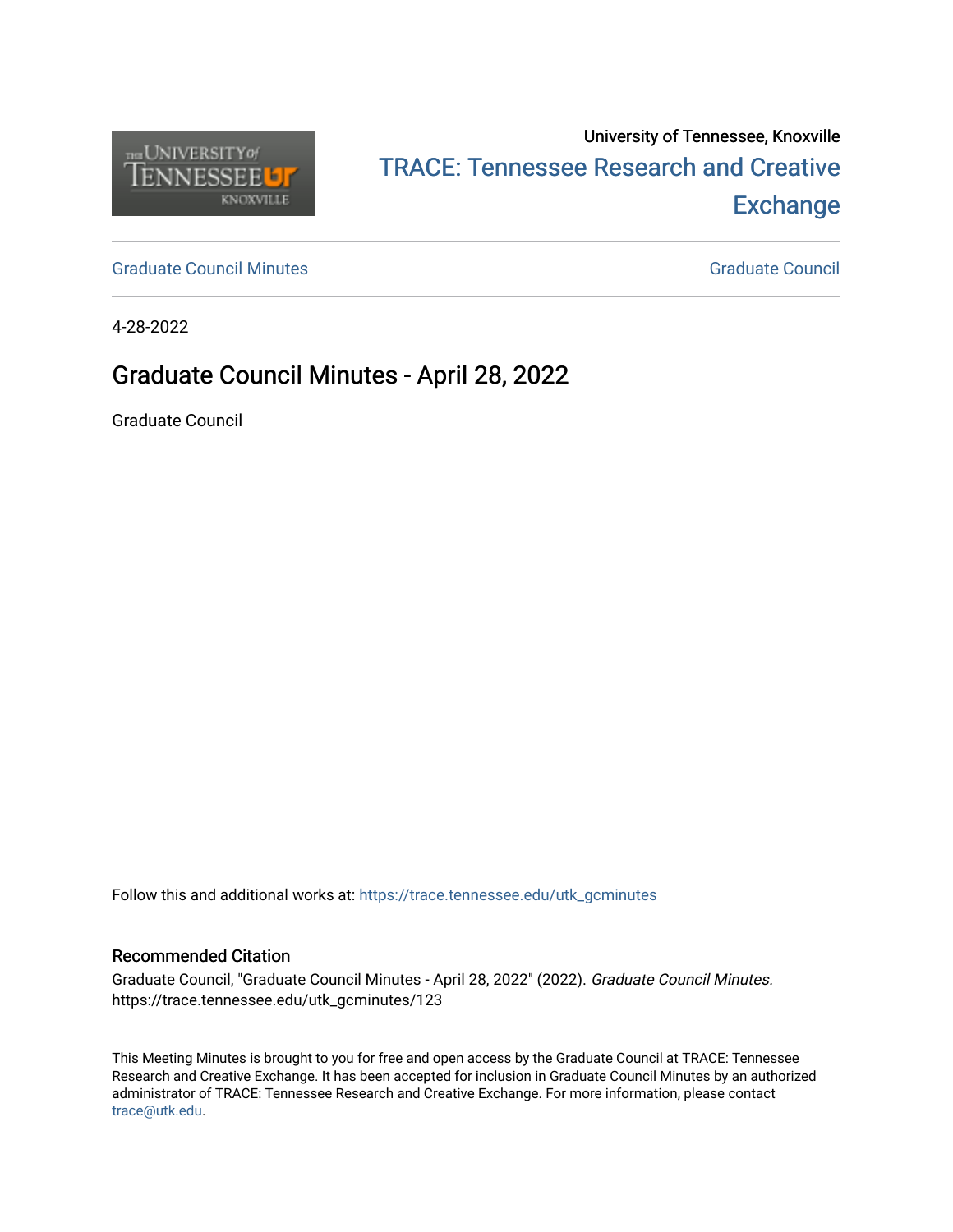### THE UNIVERSITY OF TENNESSEE

April 28, 2022

**Members present**: Ohnesorg, S (Chair), Anderson, D. (proxy for M. Hines), Aydeniz, M., Baxter, T., Chappell, L. (Graduate Student Senate, Vice-President Elect), Dittmann, P., Dodds, G., Dzikus, L., Ekici, K., Finotti, L., Fleming-May, R., Gerhold, R., Griffin, M., Guo, H., Hammock, H. (Graduate Student Senate President), Hewett, K., Kite, R., Kotowski, M., Lang, M., Laursen, S., Lim, J., Mannik, J., Meschke, L. (Chair-Elect), Mohsin, M., Neal, A., Ownley, B., Palies, P. (UTSI), Schmidt, H., Scott, J.

**Ex-Officio members present**: Ambroziak, K., Bradberry, S., Brothers, E., Gordon, K., Kilic, O., Jakel, N., Kilpatrick, Y., Mercer, H., Thompson, D., Cox, C.

#### **1. Call to Order and Welcome** (Stefanie Ohnesorg)

The Graduate Council Zoom meeting was called to order by Chair, Stefanie Ohnesorg on Thursday, April 28, 2022, at 3:00 p.m.

#### **2. Minutes of the Preceding Meeting**

The March 24, 2022, Graduate Council Minutes were approved electronically on April 13, 2022.

#### **3. Committee Reports**

There were no committee meetings; therefore, there are no committee reports.

- ➢ **Academic Policy Committee** (Lars Dzikus, co-chair) No meeting, no report.
- ➢ **Appeals Committee** (Laurie Meschke, chair)

No appeals to report.

- ➢ **Curriculum Committee** (A. Sachs, chair) No scheduled meeting, no report.
- ➢ **Student Faculty Research Awards** (Dixie Thompson, chair)

#### **4. Administrative Reports and Announcements:**

*Deans Update*: (Dixie Thompson)

- ➢ Thanks to all members of the Graduate Council for their service this year.
- $\triangleright$  New staff member Nick Jakel GSS Program Coordinator. Nick comes with exceptional passion for and experience working along graduate students to achieve goals. He's already made great progress with several of this year's events, helped with election of incoming leaders, and is assisting with this year's leadership transition. Welcome Nick.
- $\triangleright$  Spring semester brings opportunities to celebrate our great students. A few examples:
	- GSS Awards reception April 6
	- 3MT Competition April 6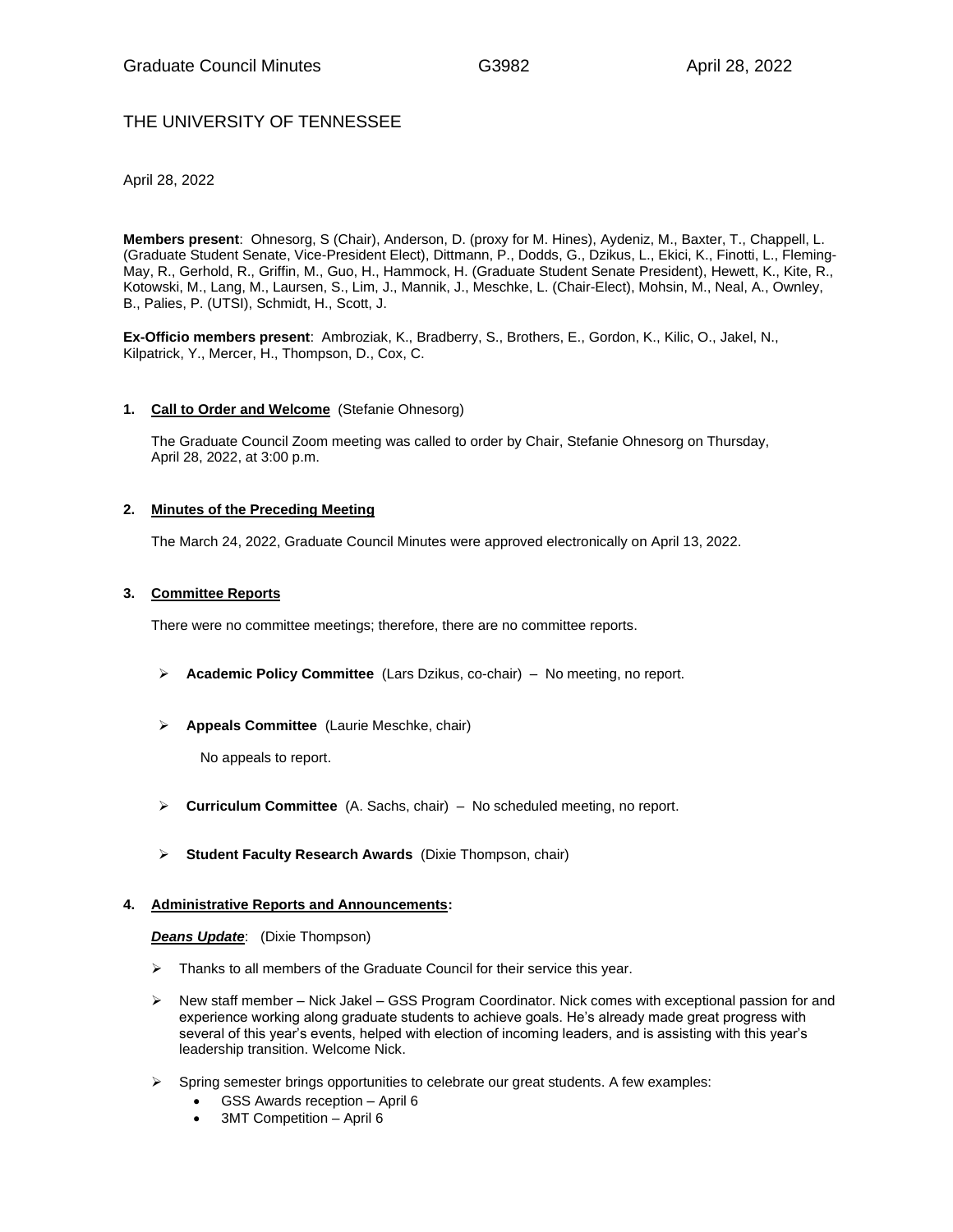- Volunteers of Distinction event April 12
- Reception for nominees of Jimmy and Ileen Cheek Medal of Excellence April 25
- Reception to recognize our international students who are graduating April 26
- Chancellor's Honors Banquet May 3
- Academic Honors Banquet May 4
- ➢ Major event for end of semester is our Graduate Hooding. It will be held in Thompson-Boling Arena on Friday, May 20 at 8:30AM. Please consider attending even if you aren't hooding a doctoral student. Students value having faculty participation in this important celebration.
- ➢ We have awarded just under \$250,000 to graduate and professional students through one-time fellowships. Colleges were able to recommend students for this award, and the money is being distributed this week.
- ➢ Transition news Yvonne Kilpatrick, Associate Dean and Director of Graduate Admissions, is going to be retiring this summer. Yvonne has 30 years of service to the UT system with time at both UTC and UTK. Yvonne has done a great job in serving our students and departments over the years and has seen the Office of Graduate Admissions through many changes. We will miss her leadership. We are in the process of launching our search to find someone to fill that role.

#### *Graduate Student Senate Update* (Hunter Hammock, GSS President)

- Mohamed and I and all the GSS representatives are so appreciative of your support, leadership, and service. Without Graduate Council, we would not be able to successfully advocate for the students. I am happy to report that we are leaving an impressive legacy for GSS and the graduate and professional students. I am confident the leadership and momentum will continue over to next year. It has been a duty, an honor, and a privilege to serve as the GSS President.
- We concluded our general election. We voted to elect George Fields as the next GSS President and Leighton Chappell as the next GSS Vice President. Both served in GSS this year. I believe that experience will help them in their leadership roles next year.
- GSS transition. The official transition for the new GSS administration will take place on June 1. Mohamed and I still have a few items to finish. We want to review the senate seats and determine if any changes are necessary based on enrollment numbers. If your department or unit currently does not have senators or is in the process of transitioning, please contact us as we want to make sure all our students are represented.
- I want to thank Dean Thompson, Millie Cheatham, and the Graduate School for their support and the critical role they had in the GSS success this year. Dr. Thompson and Millie have been excellent mentors to us this year. It has been a privilege to work and learn from them.
- As Dean Thompson mentioned, a GSS Coordinator was hired, Nick Jakel. We welcome Nick to GSS in this vital role. Nick and I have met and from our meetings, he seems ideal for this position. His professionalism and confidence are outstanding. I wish we could have worked with him this last year.
- I want to share the total hours of work that GSS has contributed to the community this year. We have about 80 GSS senators. These senators work about 6 hours per month between meetings and other obligations. If you do the math (80 times 6, times 10 months) that equates to 4,800 hours that GSS has contributed back to the community. We were thankful to give that service. To go even further. In Tennessee, the value amount of an hour of volunteer time is \$24.54. So, in doing that math, 4,800 hours times \$24.54, that is almost \$120,000.00 that has been donated to the community, the Knoxville campus, and the graduate and professional students on our behalf. We are proud to be Tennessee Volunteers.
- To highlight some of our accomplishments.
	- o Countless hours of lobbying and advocating for our graduate and professional students.
	- o Improving the graduate student well-being. This includes mental, physical, emotional, social, financial.
	- o Lobbying behind the scenes and publicly to help improve our student's financial situation to increase stipends.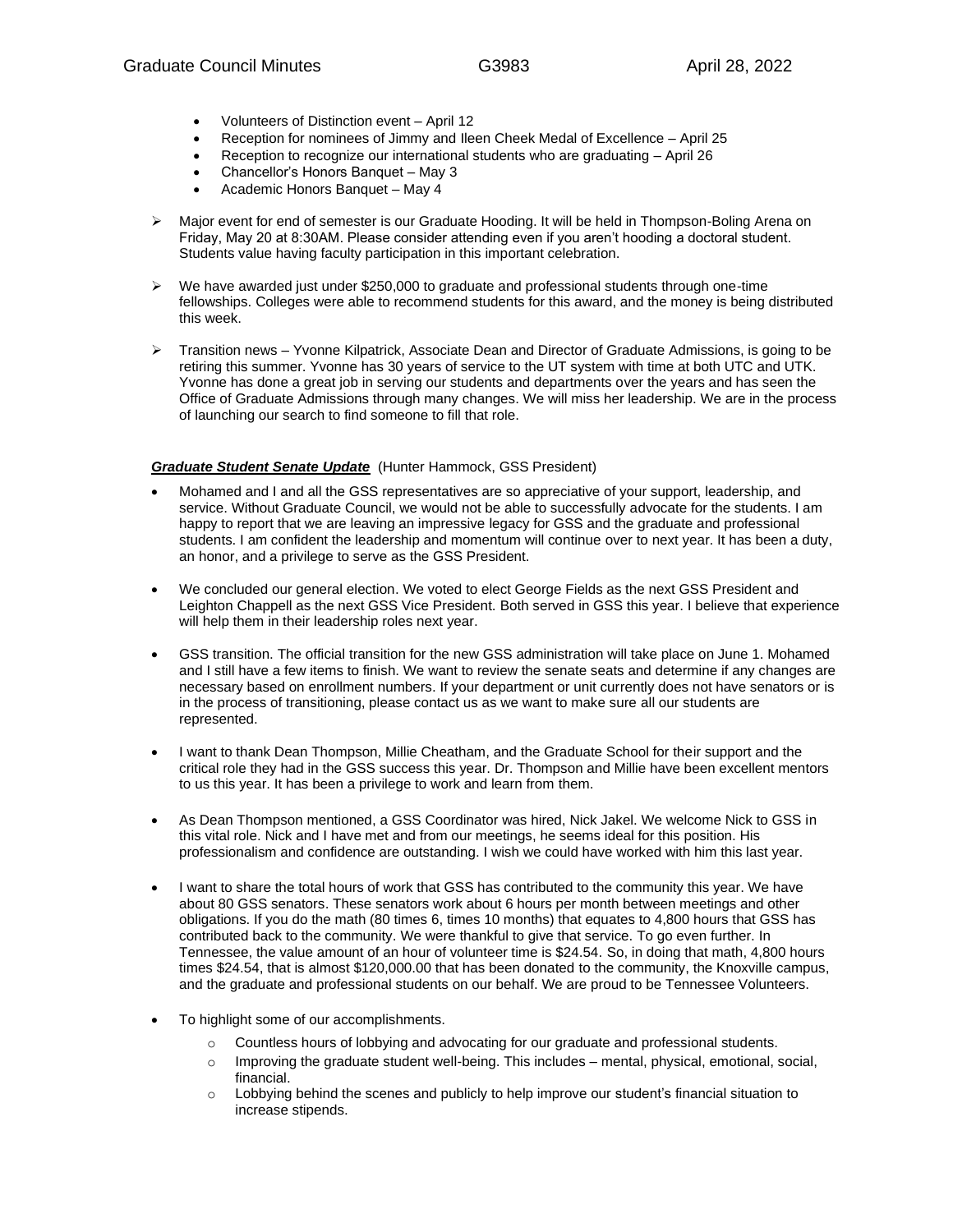- $\circ$  Social reconnections removing barriers from minority, international, and non-Tennessee students.
- o Overhauling the GSS Constitution and Bylaws.
- $\circ$  Constantly advocating for our graduate student body to highlight their accomplishments.
- We distributed almost \$350,000.00 in academic support and travel awards.
- The academic support fund is still open and available until the middle of May. Please remind your students to apply for this money. All the details and information are on our website.
- The Constitution was successfully voted in with an overwhelming majority. I want to say thank you and congratulate all the senators who worked so hard on revamping that document and bringing it up to the year 2022.
- We advised George and Leighton and all the GSS, that we perceive the biggest issues for next year to be: stipends, improve the standard of living, food and housing insecurity, and improving the GSS name and recognition on the UT campus.
- On May 5, at 5:30 p.m., via Zoom, we are hosting a Town Hall in the Student Union, room 169. We want to gather feedback and get information from the students on the needs and desire going into next year.
- Lastly, I want to thank each of you for your time, support, and dedication to the graduate and professional students. That has meant a lot to me personally and I know that the graduate and professional students feel the same. Again, I wish George and Leighton much success next year.
- I would like to end with a quote from Warren Buffet "Someone in sitting in the shade today because someone planted a tree a long time ago." The work we have done this year in both GSS and the Graduate Council will serve graduate and professional students in many years to come. I am honored to have played a part in planting these seeds across campus, leaving something behind that will continue to grow, flourish, spread deep roots, and cultivate expertise for generations to come. I am proud of all the trees we have planted across campus and the shade that it will provide one day. And I can't wait when one day, very soon, I will visit campus as Dr. Hammock and sit in the shade of some of those trees. Any questions?

#### S. Ohnesorg:

Thank you, Hunter, for your service and leadership this year as the GSS president and sharing all the accomplishments of GSS this year. I thank you for communicating the GSS work hours during this year. You and Mohamed have done excellent work for GSS and for the graduate and professional students.

#### *Graduate Council Chair* (Stefanie Ohnesorg)

At our last Graduate Council meeting, an election occurred for our next chair elect. You elected someone who are very interested to serve in this role. However, sometimes life is unpredictable. I invite Laurie Meschke, to explain our voting again today.

L. Meschke

Nathan Preuss, who we elected last month, had to regretfully withdraw his nomination. We wish him well. With Nathan's withdrawal, I bring forward today another candidate for consideration as the next chair elect. I am very pleased to report that Dr. Phyllis Thompson, from the College of Social Work, has agreed to be the nominee for our next char elect. I did not receive any other names for consideration.

At this time, we will launch a poll to vote Dr. Phyllis Thompson as our next Graduate Council chair elect.

Vote is unanimous to elect Dr. Phyllis Thompson as our next chair elect. Thank you, Phyllis. We look forward to working with you.

#### S. Ohnesorg

Thank you again, Laurie, for your work on the selection process. We welcome you, Phyllis, to this leadership role of Graduate Council.

Are there any items from the floor? With no items from the floor. I will share my closing remarks.